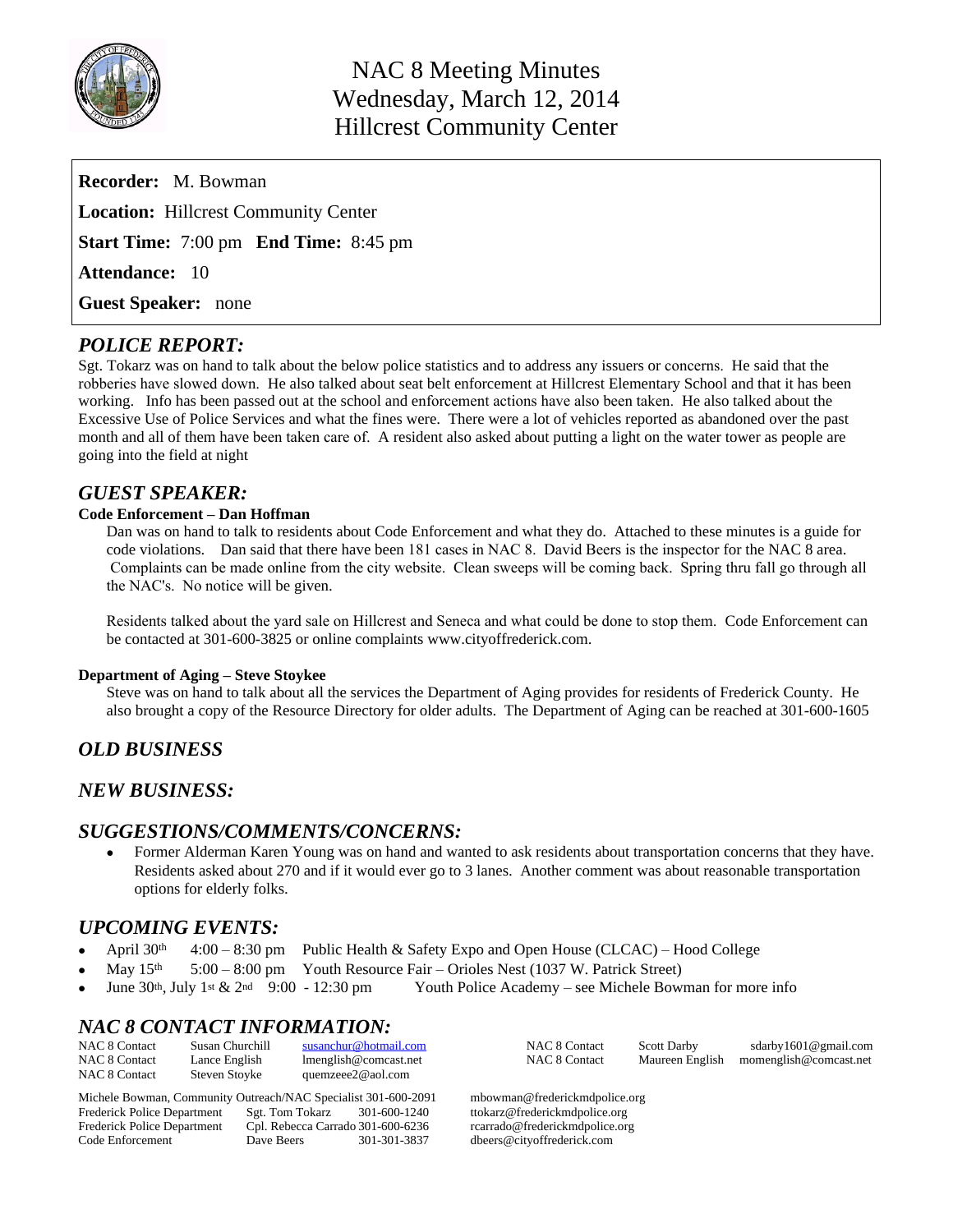### **NAC 8 MEETINGS – 7:00 pm** Hillcrest Community Center, 1150 Orchard Terrace

April 9th May 14<sup>th</sup>

June 11<sup>th</sup>

# **FREDERICK POLICE DEPARTMENT**

**Emergency:** 911 **Non-Emergency:**301-600-2100 **Anonymous Crime Tips**

301-600 TIPS (8477) – phone 240-674-TIPS (8477) - text [fpdcrimetip@frederickmdpolice.org](mailto:fpdcrimetip@frederickmdpolice.org)

| <b>CALL TYPE</b>                        |              | Jan                            | Feb                                  | Mar                              | Apr                              | <b>May</b>                                 | June                                 | July                             | Aug                                  | <b>Sept</b>                        | Oct                              | <b>Nov</b>                     | <b>Dec</b>                       |
|-----------------------------------------|--------------|--------------------------------|--------------------------------------|----------------------------------|----------------------------------|--------------------------------------------|--------------------------------------|----------------------------------|--------------------------------------|------------------------------------|----------------------------------|--------------------------------|----------------------------------|
| <b>Calls For Service</b>                | 2011         | 661                            | 670                                  | 838                              | 721                              | 538                                        | 515                                  | 750                              | 736                                  | 844                                | 777                              | 684                            | 768                              |
|                                         | 2012<br>2013 | 688<br>662                     | 600<br>672                           | 698<br>712                       | 690<br>691                       | 683<br>707                                 | 726<br>724                           | 768<br>705                       | 655<br>727                           | 580<br>652                         | 741<br>747                       | 646<br>724                     | 778<br>704                       |
|                                         | 2014         | 849                            | 945                                  |                                  |                                  |                                            |                                      |                                  |                                      |                                    |                                  |                                |                                  |
| Beat/Patrol Checks                      | 2011<br>2012 | 83<br>78                       | 54<br>46                             | 108<br>91                        | 74<br>96                         | 72<br>120                                  | 46<br>108                            | 61<br>95                         | 40<br>74                             | 118                                | 127<br>116                       | 70<br>117                      | 125<br>108                       |
| (proactive)                             | 2013         | 73                             | 115                                  | 83                               | 115                              | 88                                         | 92                                   | 81                               | 126                                  | 75<br>85                           | 102                              | 66                             | 85                               |
|                                         | 2014         | 193                            | 237                                  |                                  |                                  |                                            |                                      |                                  |                                      |                                    |                                  |                                |                                  |
| Traffic Stops (proactive)               | 2011<br>2012 | 152<br>131                     | 152<br>130                           | 156<br>153                       | 123<br>99                        | 84<br>78                                   | 66<br>66                             | 112<br>70                        | 139<br>68                            | 158<br>61                          | 147<br>101                       | 98<br>107                      | 125<br>131                       |
|                                         | 2013         | 125                            | 185                                  | 169                              | 83                               | 122                                        | 80                                   | 59                               | 73                                   | 56                                 | 87                               | 117                            | 94                               |
|                                         | 2014         | 126<br>426                     | 122<br>464                           | 574                              |                                  |                                            | 403                                  | 577                              |                                      | 568                                | 506                              | 516                            |                                  |
| <b>Calls Minus Above</b><br>(proactive) | 2011<br>2012 | 557                            | 470                                  | 545                              | 524<br>591                       | 382<br>605                                 | 660                                  | 603                              | 557<br>513                           | 444                                | 524                              | 422                            | 518<br>539                       |
|                                         | 2013         | 464                            | 372                                  | 460                              | 493                              | 497                                        | 552                                  | 565                              | 528                                  | 511                                | 558                              | 541                            | 525                              |
| Alarms                                  | 2014<br>2011 | 530<br>3                       | 586<br>10                            | 3                                | 14                               | 6                                          | 9                                    | 6                                | 9                                    | $\overline{9}$                     | 10                               | 5                              | 6                                |
|                                         | 2012         | 18                             | 17                                   | 12                               | 15                               | 18                                         | 21                                   | 17                               | 14                                   | 14                                 | 15                               | 10                             | 31                               |
|                                         | 2013<br>2014 | 18<br>22                       | 18<br>12                             | 15                               | 18                               | 22                                         | 23                                   | 21                               | 25                                   | 13                                 | 22                               | 22                             | 33                               |
| <b>Average Calls Per Day</b>            | 2011         | 14                             | 15                                   | 19                               | 17                               | 13                                         | 13                                   | 19                               | 18                                   | 19                                 | 16                               | 17                             | 17                               |
|                                         | 2012         | 15                             | 14                                   | 15                               | 16                               | 16                                         | 18                                   | 20                               | 17                                   | 14                                 | 17                               | 14                             | 17                               |
|                                         | 2013<br>2014 | 15<br>17                       | 12<br>19                             | 15                               | 16                               | 16                                         | 18                                   | 18                               | 17                                   | 17                                 | 18                               | 17                             | 16                               |
| 911                                     | 2011         | $\overline{65}$                | 52                                   | 94                               | $\overline{72}$                  | $\overline{52}$                            | 72                                   | 79                               | 85                                   | 77                                 | 76                               | 89                             | 87                               |
|                                         | 2012         | 88                             | 83                                   | 93                               | 83                               | 92                                         | 88                                   | 106                              | 94                                   | 94<br>99                           | 94<br>89                         | 58                             | 103<br>91                        |
|                                         | 2013<br>2014 | 83<br>91                       | 96<br>122                            | 88                               | 126                              | 83                                         | 111                                  | 119                              | 126                                  |                                    |                                  | 98                             |                                  |
| Misc. (funerals, Noise, etc.)           | 2011         | 62                             | 90                                   | 96                               | 71                               | 44                                         | 52                                   | 98                               | 70                                   | 78                                 | 73                               | 70                             | 84                               |
|                                         | 2012<br>2013 | 49<br>33                       | 45<br>23                             | 51<br>59                         | 11<br>42                         | 42<br>57                                   | 44<br>56                             | 57<br>47                         | 50<br>47                             | 27<br>51                           | 45<br>24                         | 33<br>42                       | 43<br>32                         |
|                                         | 2014         | 64                             | 122                                  |                                  |                                  |                                            |                                      |                                  |                                      |                                    |                                  |                                |                                  |
| Accident, Personal Injury               | 2011         | $\overline{4}$                 | $\mathbf{1}$                         | 3                                | $\overline{c}$                   | $\mathbf{1}$                               | 3                                    | 4                                | 3                                    | $\mathbf{1}$                       | $\overline{4}$                   | 4                              | $\overline{4}$                   |
|                                         | 2012<br>2013 | 1<br>2                         | 1<br>$\mathbf{1}$                    | $\sqrt{2}$<br>5                  | 3<br>3                           | $\mathbf{2}$<br>$\overline{4}$             | $\overline{4}$<br>$\mathbf{1}$       | 4<br>$\mathbf{1}$                | $\overline{c}$<br>$\mathbf{1}$       | 1<br>$\mathbf{1}$                  | 1<br>3                           | $\mathbf{0}$<br>$\overline{0}$ | $\sqrt{2}$<br>$\overline{c}$     |
|                                         | 2014         | 3                              | $\overline{0}$                       |                                  |                                  |                                            |                                      |                                  |                                      |                                    |                                  |                                |                                  |
| Accident, Property Damage               | 2011<br>2012 | 13                             | $\overline{4}$<br>10                 | 11                               | 14                               | 11                                         | $\overline{8}$<br>8                  | $\overline{8}$                   | 6<br>8                               | $\overline{4}$<br>6                | $\overline{12}$<br>9             | 10                             | 13<br>16                         |
|                                         | 2013         | 6<br>6                         | 8                                    | 8<br>8                           | 11<br>11                         | 5<br>8                                     | 16                                   | 13<br>8                          | 6                                    | 15                                 | 6                                | 6<br>13                        | 9                                |
|                                         | 2014         | 6                              | 13                                   |                                  |                                  |                                            |                                      |                                  |                                      |                                    |                                  |                                |                                  |
| Accident, Vehicle                       | 2011<br>2012 | 27<br>23                       | 11<br>24                             | 21<br>16                         | 21<br>25                         | 15<br>18                                   | 15<br>26                             | 16<br>25                         | 13<br>16                             | 11<br>12                           | 17<br>17                         | 21<br>18                       | 24<br>27                         |
|                                         | 2013         | 17                             | 16                                   | 21                               | 22                               | 20                                         | 29                                   | 22                               | 18                                   | 23                                 | 26                               | 21                             | 24                               |
|                                         | 2014<br>2011 | 17<br>$\mathbf{0}$             | 25<br>$\mathbf{1}$                   | $\overline{0}$                   | $\overline{0}$                   | $\boldsymbol{0}$                           | $\overline{0}$                       | $\boldsymbol{0}$                 | $\mathbf{0}$                         | $\overline{0}$                     | $\overline{0}$                   | $\mathbf{0}$                   | $\overline{0}$                   |
| <b>Alcohol Complaint</b>                | 2012         | $\overline{0}$                 | $\boldsymbol{0}$                     | $\boldsymbol{0}$                 | $\boldsymbol{0}$                 | $\boldsymbol{0}$                           | $\boldsymbol{0}$                     | $\boldsymbol{0}$                 | $\boldsymbol{0}$                     | $\boldsymbol{0}$                   | $\boldsymbol{0}$                 | 0                              | $\mathbf{0}$                     |
|                                         | 2013         | $\mathbf{0}$                   | $\overline{0}$                       | $\mathbf{0}$                     | $\overline{0}$                   | $\mathbf{0}$                               | $\overline{0}$                       | $\mathbf{0}$                     | $\boldsymbol{0}$                     | $\overline{0}$                     | $\mathbf{0}$                     | 0                              | $\mathbf{0}$                     |
| Assault                                 | 2014<br>2011 | $\mathbf{0}$<br>$\overline{3}$ | $\boldsymbol{0}$<br>3                | $\overline{4}$                   | $\overline{4}$                   | $\mathbf{1}$                               | $\sqrt{2}$                           | 3                                | 3                                    | 5                                  | $\mathbf{1}$                     | 3                              | $\mathbf{1}$                     |
|                                         | 2012         | $\overline{4}$                 | $\mathbf{1}$                         | 3                                | $\boldsymbol{2}$                 | $\overline{4}$                             | $\overline{4}$                       | 4                                | 5                                    | $\tau$                             | $\overline{4}$                   | 5                              | $\sqrt{2}$                       |
|                                         | 2013<br>2014 | $\mathbf{2}$<br>3              | $\overline{4}$<br>$\overline{4}$     | $\overline{4}$                   | 1                                | 3                                          | 3                                    | 3                                | 9                                    | 8                                  | $\mathbf{1}$                     | 3                              | $\mathbf{1}$                     |
| Attempt to Locate                       | 2011         | $\boldsymbol{0}$               | $\boldsymbol{0}$                     | $\boldsymbol{0}$                 | $\boldsymbol{0}$                 | $\boldsymbol{0}$                           | -1                                   | 0                                | 1                                    | $\boldsymbol{0}$                   | -1                               |                                | $\boldsymbol{0}$                 |
|                                         | 2012         | $\mathbf{1}$                   | $\boldsymbol{0}$                     | $\boldsymbol{0}$                 | 1                                | $\boldsymbol{0}$                           | $\boldsymbol{0}$                     | $\boldsymbol{0}$                 | $\,2$                                | $\boldsymbol{0}$                   | $\boldsymbol{0}$                 | 1                              | $\mathbf{1}$                     |
|                                         | 2013<br>2014 | $\overline{c}$<br>$\mathbf{0}$ | $\boldsymbol{0}$<br>$\boldsymbol{0}$ | 1                                | $\overline{0}$                   | $\mathbf{0}$                               | 2                                    | $\overline{0}$                   | $\mathbf{1}$                         | $\overline{0}$                     | $\overline{0}$                   | $\boldsymbol{0}$               | $\boldsymbol{0}$                 |
| Burglary, B&E in Progress               | 2011         | $\boldsymbol{0}$               | $\overline{0}$                       | $\boldsymbol{0}$                 | $\boldsymbol{0}$                 | $\boldsymbol{0}$                           | $\boldsymbol{0}$                     | $\overline{0}$                   | $\mathbf{0}$                         | $\boldsymbol{0}$                   | $\mathbf{0}$                     | $\overline{0}$                 | $\boldsymbol{0}$                 |
|                                         | 2012         | $\mathbf{0}$                   | $\boldsymbol{0}$                     | $\boldsymbol{0}$                 | $\boldsymbol{0}$                 | $\boldsymbol{0}$                           | $\boldsymbol{0}$                     | $\boldsymbol{0}$                 | $\boldsymbol{0}$                     | $\boldsymbol{0}$                   | $\boldsymbol{0}$                 | 0                              | $\boldsymbol{0}$                 |
|                                         | 2013<br>2014 | $\mathbf{0}$<br>$\mathbf{0}$   | $\boldsymbol{0}$<br>$\boldsymbol{0}$ | $\overline{0}$                   | $\boldsymbol{0}$                 | $\mathbf{0}$                               | $\boldsymbol{0}$                     | $\boldsymbol{0}$                 | $\boldsymbol{0}$                     | $\overline{0}$                     | $\mathbf{1}$                     | 0                              | $\mathbf{1}$                     |
| <b>Burglary</b> , Commercial            | 2011         | $\boldsymbol{0}$               | $\overline{0}$                       | $\mathbf{1}$                     | $\boldsymbol{0}$                 | $\boldsymbol{0}$                           | $\boldsymbol{0}$                     | $\boldsymbol{0}$                 | $\boldsymbol{0}$                     | $\boldsymbol{0}$                   | $\boldsymbol{0}$                 | $\boldsymbol{0}$               | $\boldsymbol{0}$                 |
|                                         | 2012<br>2013 | $\mathbf{0}$<br>$\mathbf{0}$   | $\mathbf{1}$<br>$\boldsymbol{0}$     | $\boldsymbol{0}$<br>$\mathbf{1}$ | $\boldsymbol{0}$<br>$\mathbf{1}$ | $\mathbf{1}$<br>$\mathbf{1}$               | $\boldsymbol{0}$<br>$\boldsymbol{0}$ | $\mathbf{1}$<br>$\boldsymbol{0}$ | $\boldsymbol{0}$<br>$\boldsymbol{2}$ | $\boldsymbol{0}$<br>$\overline{0}$ | $\mathbf{1}$<br>$\mathbf{1}$     | 1<br>$\boldsymbol{0}$          | $\mathbf{0}$<br>$\boldsymbol{0}$ |
|                                         | 2014         | $\sqrt{2}$                     | $\boldsymbol{0}$                     |                                  |                                  |                                            |                                      |                                  |                                      |                                    |                                  |                                |                                  |
| Burglary, Residential                   | 2011         | $\overline{2}$                 | $\overline{2}$                       | $\mathbf{1}$                     | $\mathbf{1}$                     | $\mathbf{1}$                               | $\overline{3}$                       | $\boldsymbol{0}$                 | $\overline{c}$                       | $\overline{4}$                     | $\mathbf{1}$                     | $\overline{4}$                 | $\mathbf{1}$                     |
|                                         | 2012<br>2013 | $\mathbf{0}$<br>$\mathbf{0}$   | $\boldsymbol{2}$<br>$\mathbf{1}$     | $\overline{c}$<br>$\mathbf{1}$   | 3<br>5                           | $\mathbf{1}$<br>3                          | $\overline{c}$<br>$\mathbf{2}$       | $\mathbf{1}$<br>$\overline{c}$   | $\boldsymbol{0}$<br>3                | 3<br>$\mathbf{1}$                  | $\boldsymbol{0}$<br>$\mathbf{0}$ | $\mathfrak{Z}$<br>$\mathbf{2}$ | $\mathbf{1}$<br>$\overline{4}$   |
|                                         | 2014         | $\mathbf{2}$                   | $\boldsymbol{0}$                     |                                  |                                  |                                            |                                      |                                  |                                      |                                    |                                  |                                |                                  |
| <b>Destruction of Property</b>          | 2011         | 5                              | $\overline{4}$<br>$\sqrt{2}$         | 6                                | $\boldsymbol{7}$                 | $\ensuremath{\mathfrak{Z}}$<br>$\,$ 8 $\,$ | 5                                    | 11                               | 9<br>$\overline{c}$                  | 6<br>$\tau$                        | 12<br>8                          | 5<br>4                         | 3                                |
|                                         | 2012<br>2013 | 5<br>4                         | $\overline{4}$                       | $\boldsymbol{2}$<br>5            | 6<br>$\tau$                      | $\overline{4}$                             | 6<br>6                               | 8<br>12                          | $\tau$                               | 12                                 | 8                                | 8                              | 6<br>12                          |
|                                         | 2014         | 6                              | $\tau$                               |                                  |                                  |                                            |                                      |                                  |                                      |                                    |                                  |                                |                                  |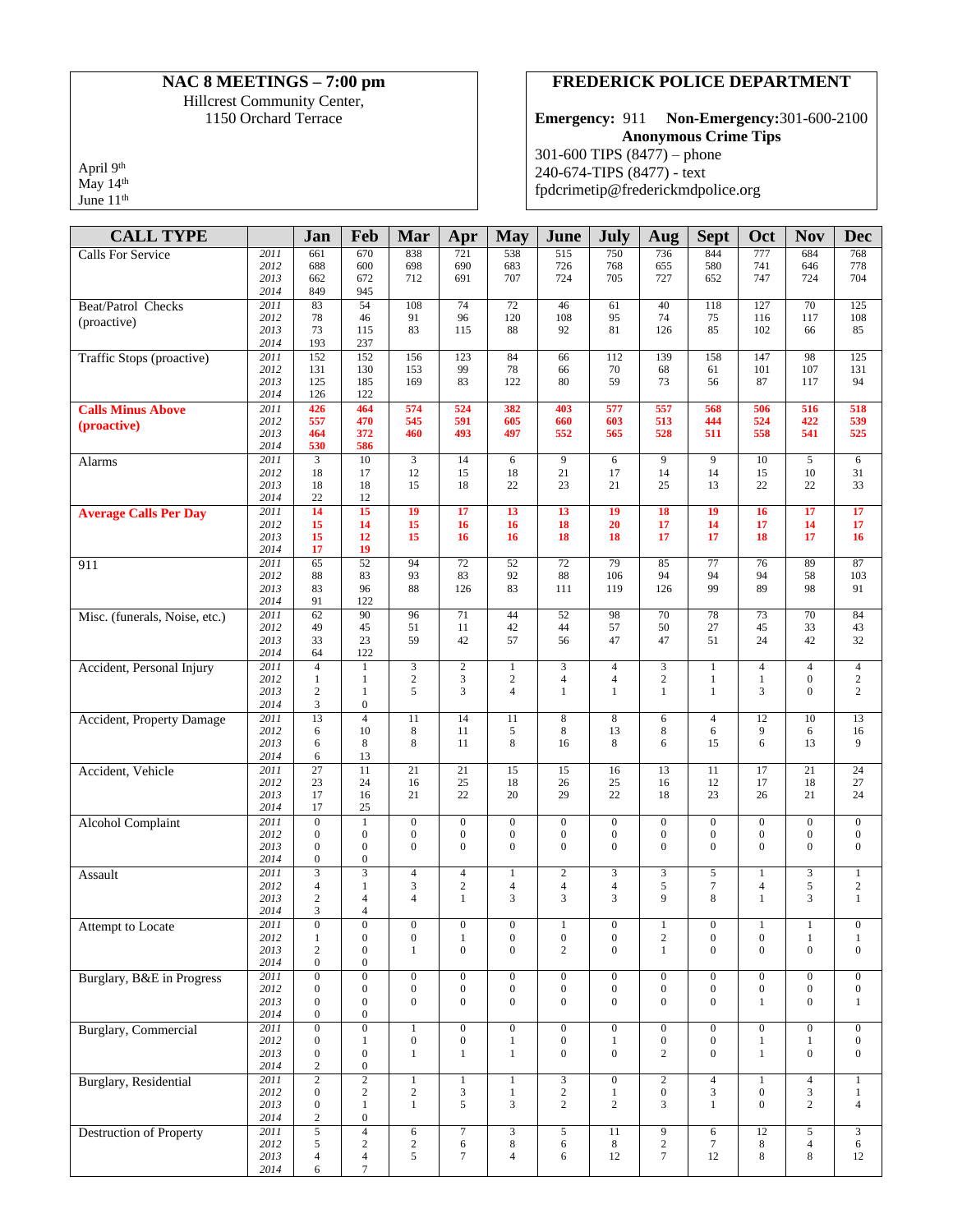| Discharging Firearm            | 2011 | $\mathbf{0}$                 | $\boldsymbol{0}$        | 1                                  | $\boldsymbol{2}$             | $\boldsymbol{0}$                   | $\boldsymbol{0}$  | $\boldsymbol{0}$                 | $\mathbf{0}$                     | $\boldsymbol{0}$               | $\boldsymbol{0}$                 | $\boldsymbol{0}$                 | $\boldsymbol{0}$                     |
|--------------------------------|------|------------------------------|-------------------------|------------------------------------|------------------------------|------------------------------------|-------------------|----------------------------------|----------------------------------|--------------------------------|----------------------------------|----------------------------------|--------------------------------------|
|                                | 2012 | $\mathbf{0}$                 | $\overline{0}$          | $\mathbf{0}$                       | $\boldsymbol{0}$             | $\boldsymbol{0}$                   | $\overline{0}$    | $\boldsymbol{0}$                 | $\boldsymbol{0}$                 | 1                              | $\boldsymbol{0}$                 | $\boldsymbol{0}$                 | 6                                    |
|                                | 2013 | $\mathbf{0}$                 | $\boldsymbol{0}$        | $\mathbf{0}$                       | $\overline{0}$               | $\mathbf{1}$                       | 1                 | 0                                | $\mathbf{1}$                     | $\mathbf{0}$                   | $\mathbf{0}$                     | 2                                | $\boldsymbol{0}$                     |
|                                | 2014 | $\mathbf{1}$                 | $\boldsymbol{0}$        |                                    |                              |                                    |                   |                                  |                                  |                                |                                  |                                  |                                      |
| Disorderly                     | 2011 | $\mathbf{1}$                 | $\overline{0}$          | $\sqrt{2}$                         | 3                            | $\sqrt{2}$                         | 1                 | $\mathbf{1}$                     | $\mathbf{1}$                     | 3                              | $\mathbf{1}$                     | 1                                | $\mathbf{1}$                         |
|                                | 2012 | $\mathfrak{Z}$               | 1                       | $\mathbf{1}$                       | $\sqrt{2}$                   | $\sqrt{2}$                         | $\overline{c}$    | $\boldsymbol{0}$                 | $\sqrt{2}$                       | $\boldsymbol{0}$               | $\boldsymbol{0}$                 | $\mathfrak{Z}$                   | $\boldsymbol{0}$                     |
| Conduct/Disturbance/Fights     | 2013 | $\mathbf{0}$                 | $\boldsymbol{0}$        | $\overline{2}$                     | $\mathbf{2}$                 | $\overline{c}$                     | $\overline{c}$    | $\mathbf{1}$                     | $\mathfrak{2}$                   | $\overline{0}$                 | $\mathbf{1}$                     | $\boldsymbol{0}$                 | $\mathbf{1}$                         |
|                                | 2014 | $\mathbf{0}$                 | $\overline{c}$          |                                    |                              |                                    |                   |                                  |                                  |                                |                                  |                                  |                                      |
| Domestic Assault/Dispute       | 2011 | $\overline{3}$               | $\overline{0}$          | $\mathbf{1}$                       | $\overline{c}$               | $\mathfrak{Z}$                     | $\mathbf{1}$      | $\overline{c}$                   | 1                                | $\overline{c}$                 | $\sqrt{2}$                       | $\overline{4}$                   | $\overline{2}$                       |
|                                | 2012 | 2                            | 1                       | $\mathbf{1}$                       | 6                            | $\boldsymbol{0}$                   | 3                 | 3                                | $\mathfrak{Z}$                   | $\mathbf{1}$                   | $\mathbf{1}$                     | 3                                | 6                                    |
|                                | 2013 | 3                            | $\mathbf{1}$            | $\mathbf{0}$                       | $\overline{4}$               | $\mathbf{2}$                       | $\mathbf{1}$      | $\mathbf{1}$                     | $\boldsymbol{0}$                 | $\overline{c}$                 | $\boldsymbol{0}$                 | 3                                | $\mathbf{0}$                         |
|                                | 2014 | $\mathbf{0}$                 | 1                       |                                    |                              |                                    |                   |                                  |                                  |                                |                                  |                                  |                                      |
| Drug Complaint                 | 2011 | $\mathbf{1}$                 | $\overline{0}$          | $\boldsymbol{0}$                   | $\overline{0}$               | $\boldsymbol{0}$                   | $\boldsymbol{0}$  | 1                                | $\mathbf{0}$                     | $\boldsymbol{0}$               | 1                                | 1                                | $\mathbf{1}$                         |
|                                | 2012 | $\mathbf{0}$                 | 1                       | $\boldsymbol{0}$                   | $\boldsymbol{0}$             | $\boldsymbol{0}$                   | $\boldsymbol{0}$  | 0                                | $\boldsymbol{0}$                 | $\boldsymbol{0}$               | $\boldsymbol{0}$                 | $\mathbf{1}$                     | $\boldsymbol{0}$                     |
|                                | 2013 | 2                            | $\overline{0}$          | $\overline{0}$                     | $\overline{c}$               | 3                                  | $\boldsymbol{0}$  | $\overline{0}$                   | $\mathfrak{2}$                   | $\overline{0}$                 | $\mathbf{1}$                     | $\mathbf{1}$                     | $\mathbf{1}$                         |
|                                | 2014 | $\overline{c}$               | $\boldsymbol{0}$        |                                    |                              |                                    |                   |                                  |                                  |                                |                                  |                                  |                                      |
|                                | 2011 | $\overline{4}$               | $\overline{3}$          |                                    | $\overline{2}$               |                                    |                   | $\overline{2}$                   |                                  |                                |                                  | $\overline{c}$                   |                                      |
| Fraud                          | 2012 | $\overline{4}$               |                         | 6<br>$\mathbf{1}$                  | $\tau$                       | $\overline{4}$<br>$\mathfrak{Z}$   | $\boldsymbol{0}$  |                                  | 6<br>$\mathbf{1}$                | $\overline{c}$<br>5            | 4<br>$\overline{\mathbf{4}}$     | $\boldsymbol{0}$                 | $\boldsymbol{0}$<br>$\boldsymbol{0}$ |
|                                | 2013 | 1                            | 6<br>$\mathbf{2}$       | 3                                  | 3                            | $\mathbf{1}$                       | 3<br>$\mathbf{1}$ | 6<br>4                           | 3                                | 3                              | $\overline{0}$                   | $\mathbf{2}$                     | 3                                    |
|                                | 2014 | $\overline{c}$               | $\overline{4}$          |                                    |                              |                                    |                   |                                  |                                  |                                |                                  |                                  |                                      |
|                                |      | $\overline{0}$               | $\overline{0}$          |                                    |                              |                                    |                   |                                  |                                  |                                |                                  |                                  |                                      |
| Graffiti                       | 2011 |                              |                         | $\sqrt{2}$                         | $\mathbf{1}$                 | $\boldsymbol{0}$                   | $\boldsymbol{2}$  | $\boldsymbol{0}$                 | $\mathbf{0}$<br>$\boldsymbol{0}$ | $\boldsymbol{0}$               | $\mathbf{0}$<br>$\boldsymbol{0}$ | $\boldsymbol{0}$                 | $\mathbf{0}$                         |
|                                | 2012 | $\mathbf{0}$<br>$\mathbf{0}$ | $\sqrt{2}$              | $\boldsymbol{0}$                   | $\mathbf{1}$<br>$\mathbf{0}$ | $\boldsymbol{0}$<br>$\overline{0}$ | $\boldsymbol{0}$  | 3<br>$\overline{0}$              | $\mathbf{0}$                     | $\mathbf{1}$<br>$\overline{0}$ | $\overline{0}$                   | $\boldsymbol{0}$<br>$\mathbf{0}$ | $\boldsymbol{0}$<br>$\boldsymbol{0}$ |
|                                | 2013 |                              | $\overline{4}$          | 5                                  |                              |                                    | $\mathbf{1}$      |                                  |                                  |                                |                                  |                                  |                                      |
|                                | 2014 | $\mathbf{0}$                 | $\boldsymbol{0}$        |                                    |                              |                                    |                   |                                  |                                  |                                |                                  |                                  |                                      |
| Harassment                     | 2011 | $\mathbf{1}$                 | 1                       | $\boldsymbol{0}$                   | $\mathbf{0}$                 | $\boldsymbol{0}$                   | $\boldsymbol{0}$  | 0                                | $\mathbf{0}$                     | $\boldsymbol{0}$               | $\mathbf{0}$                     | $\boldsymbol{0}$                 | $\boldsymbol{0}$                     |
|                                | 2012 | 3                            | 1                       | $\boldsymbol{0}$                   | $\boldsymbol{0}$             | $\mathbf{1}$                       | $\mathbf{1}$      | $\overline{c}$                   | $1\,$                            | $\boldsymbol{0}$               | $\mathbf{1}$                     | 1                                | $\boldsymbol{0}$                     |
|                                | 2013 | $\mathbf{1}$                 | 1                       | $\overline{2}$                     | 1                            | $\boldsymbol{0}$                   | $\overline{0}$    | $\overline{0}$                   | 3                                | $\overline{0}$                 | $\overline{0}$                   | $\overline{0}$                   | $\boldsymbol{0}$                     |
|                                | 2014 | $\mathbf{0}$                 | 1                       |                                    |                              |                                    |                   |                                  |                                  |                                |                                  |                                  |                                      |
| Hit and Run, Personal Injury / | 2011 | $\overline{4}$               | $\overline{\mathbf{3}}$ | 5                                  | 3                            | $\overline{4}$                     | $\mathbf{2}$      | 4                                | 3                                | 5                              | $\overline{\mathbf{4}}$          | $\tau$                           | $\mathbf{1}$                         |
| <b>Property Damage</b>         | 2012 | 5                            | $\sqrt{5}$              | $\overline{4}$                     | $\overline{4}$               | $\tau$                             | $\tau$            | 4                                | $\overline{c}$                   | $\mathbf{1}$                   | 3                                | 9                                | 3                                    |
|                                | 2013 | 5                            | $\overline{4}$          | $\overline{4}$                     | 6                            | 3                                  | 8                 | 7                                | 4                                | $\overline{4}$                 | $\overline{0}$                   | 2                                | 8                                    |
|                                | 2014 | $\overline{4}$               | 3                       |                                    |                              |                                    |                   |                                  |                                  |                                |                                  |                                  |                                      |
| Homicide                       | 2011 | $\mathbf{0}$                 | $\mathbf{0}$            | $\mathbf{0}$                       | $\boldsymbol{0}$             | $\boldsymbol{0}$                   | $\boldsymbol{0}$  | 1                                | $\boldsymbol{0}$                 | $\boldsymbol{0}$               | $\boldsymbol{0}$                 | $\boldsymbol{0}$                 | $\boldsymbol{0}$                     |
|                                | 2012 | $\mathbf{0}$                 | $\mathbf{0}$            | $\boldsymbol{0}$                   | $\boldsymbol{0}$             | $\boldsymbol{0}$                   | $\boldsymbol{0}$  | 0                                | $\boldsymbol{0}$                 | $\boldsymbol{0}$               | $\boldsymbol{0}$                 | $\boldsymbol{0}$                 | $\boldsymbol{0}$                     |
|                                | 2013 | $\mathbf{0}$                 | $\mathbf{0}$            | $\mathbf{0}$                       | $\mathbf{0}$                 | $\boldsymbol{0}$                   | $\overline{0}$    | $\boldsymbol{0}$                 | $\boldsymbol{0}$                 | $\overline{0}$                 | $\overline{0}$                   | 1                                | $\boldsymbol{0}$                     |
|                                | 2014 | $\mathbf{0}$                 | $\boldsymbol{0}$        |                                    |                              |                                    |                   |                                  |                                  |                                |                                  |                                  |                                      |
| Juvenile Complaints            | 2011 | $\overline{7}$               | $\overline{4}$          | 12                                 | 12                           | $\overline{8}$                     | 16                | $\overline{7}$                   | 14                               | 13                             | $\overline{10}$                  | 9                                | $\overline{7}$                       |
|                                | 2012 | 9                            | $\overline{4}$          | 8                                  | 11                           | 9                                  | 13                | 8                                | 6                                | $\mathbf{2}$                   | 9                                | 3                                | 5                                    |
|                                | 2013 | 3                            | $\mathfrak{Z}$          | 3                                  | 3                            | $\mathbf{1}$                       | 5                 | 7                                | 8                                | $\overline{7}$                 | 10                               | 9                                | $\overline{c}$                       |
|                                | 2014 | $\overline{c}$               | $\sqrt{2}$              |                                    |                              |                                    |                   |                                  |                                  |                                |                                  |                                  |                                      |
| Noise Complaint                | 2011 | $\mathbf{0}$                 | $\boldsymbol{0}$        | $\boldsymbol{0}$                   | $\overline{0}$               | $\boldsymbol{0}$                   | $\mathbf{1}$      | $\overline{0}$                   | $\boldsymbol{0}$                 | $\boldsymbol{0}$               | $\boldsymbol{0}$                 | $\boldsymbol{0}$                 | $\boldsymbol{0}$                     |
|                                | 2012 | $\mathbf{0}$                 | 1                       | $\boldsymbol{0}$                   | $\boldsymbol{0}$             | $\boldsymbol{0}$                   | $\boldsymbol{0}$  | 0                                | $\boldsymbol{0}$                 | $\boldsymbol{0}$               | $\boldsymbol{0}$                 | $\boldsymbol{0}$                 | $\boldsymbol{0}$                     |
|                                | 2013 | $\mathbf{0}$                 | $\boldsymbol{0}$        | $\boldsymbol{0}$                   | $\boldsymbol{0}$             | $\boldsymbol{0}$                   | $\mathbf{0}$      | $\overline{0}$                   | $\mathbf{0}$                     | $\overline{0}$                 | $\overline{0}$                   | $\mathbf{0}$                     | $\mathbf{0}$                         |
|                                | 2014 | $\mathbf{0}$                 | $\boldsymbol{0}$        |                                    |                              |                                    |                   |                                  |                                  |                                |                                  |                                  |                                      |
| Parking Complaint/Violations   | 2011 | $\overline{0}$               | $\overline{4}$          | $\overline{3}$                     | $\mathbf{1}$                 | $\overline{0}$                     | $\mathbf{1}$      | $\overline{0}$                   | $\mathbf{1}$                     | $\overline{\mathbf{3}}$        | $\mathbf{1}$                     | $\overline{2}$                   | $\overline{0}$                       |
|                                | 2012 | $\mathbf{0}$                 | $\mathbf{1}$            | $\boldsymbol{0}$                   | $\mathbf{1}$                 | $\mathfrak{Z}$                     | $\boldsymbol{0}$  | $\overline{\mathbf{c}}$          | $\mathbf{1}$                     | $\mathbf{1}$                   | $\boldsymbol{0}$                 | $\boldsymbol{0}$                 | $\mathbf{1}$                         |
|                                | 2013 | $\mathbf{0}$                 | $\boldsymbol{0}$        | $\boldsymbol{0}$                   | $\boldsymbol{0}$             | $\boldsymbol{0}$                   | 1                 | $\mathbf{1}$                     | $\boldsymbol{0}$                 | $\boldsymbol{0}$               | $\boldsymbol{0}$                 | $\boldsymbol{0}$                 | $\boldsymbol{0}$                     |
|                                | 2014 | $\mathbf{0}$                 | 3                       |                                    |                              |                                    |                   |                                  |                                  |                                |                                  |                                  |                                      |
| Robbery, Armed                 | 2011 | $\overline{0}$               | $\overline{0}$          | $\boldsymbol{0}$                   | $\mathbf{0}$                 | $\mathbf{1}$                       | $\boldsymbol{0}$  | $\mathbf{1}$                     | $\sqrt{2}$                       | $\overline{0}$                 | 1                                | $\mathbf{1}$                     | $\overline{0}$                       |
|                                | 2012 | $\mathbf{0}$                 | $\mathbf{0}$            | $\boldsymbol{0}$                   | $\mathbf{0}$                 | $\boldsymbol{0}$                   | $\mathbf{1}$      | 0                                | $\boldsymbol{0}$                 | $\mathbf{1}$                   | $\mathbf{1}$                     | $\mathbf{1}$                     | $\mathbf{1}$                         |
|                                | 2013 | $\mathbf{0}$                 | 1                       | $\overline{0}$                     | 1                            | $\mathbf{1}$                       | 1                 | 0                                | $\boldsymbol{0}$                 | 1                              | $\boldsymbol{0}$                 | $\boldsymbol{0}$                 | $\mathbf{1}$                         |
|                                | 2014 | $\mathbf{0}$                 | $\mathbf{0}$            |                                    |                              |                                    |                   |                                  |                                  |                                |                                  |                                  |                                      |
| Robbery - In Progress /        | 2011 | $\boldsymbol{0}$             | $\overline{0}$          | $\boldsymbol{0}$                   | $\mathbf{0}$                 | $\boldsymbol{0}$                   | $\boldsymbol{0}$  | 1                                | $\boldsymbol{0}$                 | $\boldsymbol{0}$               | $\boldsymbol{0}$                 | $\boldsymbol{0}$                 | $\boldsymbol{0}$                     |
| Occurred Earlier               | 2012 | $\mathbf{0}$                 | $\mathbf{0}$            | $\overline{0}$                     | $\mathbf{0}$                 | $\mathbf{0}$                       | $\mathbf{0}$      | 3                                | $\overline{0}$                   | $\overline{\mathbf{c}}$        | $\boldsymbol{2}$                 | $\mathbf{0}$                     | $\mathbf{1}$                         |
|                                | 2013 | 3                            | $\boldsymbol{0}$        | $\boldsymbol{0}$                   | $\boldsymbol{0}$             | $\boldsymbol{0}$                   | $\,1$             | $\boldsymbol{0}$                 | $\boldsymbol{0}$                 | $\mathbf{1}$                   | $1\,$                            | $\mathbf{1}$                     | $\mathbf{0}$                         |
|                                | 2014 | $\overline{4}$               | $\boldsymbol{0}$        |                                    |                              |                                    |                   |                                  |                                  |                                |                                  |                                  |                                      |
| Robbery, Strong Arm            | 2011 | $\overline{0}$               | $\overline{2}$          | $\boldsymbol{0}$                   | $\mathbf{1}$                 | $\boldsymbol{0}$                   | $\mathbf{1}$      | $\overline{2}$                   | $\overline{0}$                   | $\overline{0}$                 | $\overline{0}$                   | $\mathbf{1}$                     | $\overline{0}$                       |
|                                | 2012 | $\mathbf{0}$                 | $\boldsymbol{0}$        | $\boldsymbol{0}$                   | $\boldsymbol{0}$             | $\boldsymbol{0}$                   | $\boldsymbol{0}$  | $\boldsymbol{0}$                 | $\boldsymbol{0}$                 | $\boldsymbol{0}$               | $\boldsymbol{0}$                 | $\boldsymbol{0}$                 | $\mathbf{0}$                         |
|                                | 2013 | $\mathbf{0}$                 | $\boldsymbol{0}$        | $\boldsymbol{0}$                   | $\mathbf{0}$                 | $\boldsymbol{0}$                   | $\boldsymbol{0}$  | $\boldsymbol{0}$                 | $\boldsymbol{0}$                 | $\boldsymbol{0}$               | $\overline{0}$                   | $\boldsymbol{0}$                 | $\boldsymbol{0}$                     |
|                                | 2014 | $\boldsymbol{0}$             | $\boldsymbol{0}$        |                                    |                              |                                    |                   |                                  |                                  |                                |                                  |                                  |                                      |
| Sex Offense / Rape             | 2011 | $\overline{3}$               | $\overline{0}$          | $\overline{0}$                     | $\mathbf{1}$                 | $\boldsymbol{0}$                   | $\mathbf{1}$      | $\overline{0}$                   | $\overline{2}$                   | $\mathbf{1}$                   | $\overline{2}$                   | $\overline{2}$                   | $\mathbf{1}$                         |
|                                | 2012 | 1                            | $\boldsymbol{0}$        | $\boldsymbol{0}$                   | 1                            | $\mathfrak{Z}$                     | $\overline{c}$    | 1                                | $\mathbf{1}$                     | $\mathbf{1}$                   | $\overline{0}$                   | $\boldsymbol{0}$                 | $\mathbf{1}$                         |
|                                | 2013 | $\mathbf{0}$                 | 3                       | $\mathbf{1}$                       | $\mathbf{0}$                 | $\mathbf{1}$                       | $\mathbf{1}$      | $\boldsymbol{0}$                 | $\mathbf{0}$                     | $\overline{0}$                 | $\mathbf{1}$                     | $\boldsymbol{0}$                 | $\mathbf{1}$                         |
|                                | 2014 | $\mathbf{1}$                 | $\mathbf{1}$            |                                    |                              |                                    |                   |                                  |                                  |                                |                                  |                                  |                                      |
| Shooting                       | 2011 | $\overline{0}$               | $\overline{0}$          | $\boldsymbol{0}$                   | $\boldsymbol{0}$             | $\boldsymbol{0}$                   | $\boldsymbol{0}$  | $\boldsymbol{0}$                 | $\mathbf{0}$                     | $\overline{0}$                 | $\boldsymbol{0}$                 | $\boldsymbol{0}$                 | $\boldsymbol{0}$                     |
|                                | 2012 | $\mathbf{0}$                 | $\boldsymbol{0}$        | $\boldsymbol{0}$                   | $\boldsymbol{0}$             | $\boldsymbol{0}$                   | $\boldsymbol{0}$  | $\boldsymbol{0}$                 | $\boldsymbol{0}$                 | $\mathbf{1}$                   | $\boldsymbol{0}$                 | $\boldsymbol{0}$                 | $\mathbf{1}$                         |
|                                | 2013 | $\mathbf{0}$                 | $\boldsymbol{0}$        | $\boldsymbol{0}$                   | $\overline{0}$               | $\boldsymbol{0}$                   | $\boldsymbol{0}$  | 0                                | $\boldsymbol{0}$                 | $\boldsymbol{0}$               | $\overline{0}$                   | $\boldsymbol{0}$                 | $\boldsymbol{0}$                     |
|                                | 2014 | $\boldsymbol{0}$             | $\boldsymbol{0}$        |                                    |                              |                                    |                   |                                  |                                  |                                |                                  |                                  |                                      |
| Stabbing                       | 2011 | $\overline{0}$               | $\overline{0}$          | $\overline{0}$                     | $\overline{0}$               | $\boldsymbol{0}$                   | $\boldsymbol{0}$  | $\mathbf{1}$                     | $\boldsymbol{0}$                 | $\mathbf{1}$                   | $\overline{0}$                   | $\boldsymbol{0}$                 | $1\,$                                |
|                                | 2012 | $\mathbf{0}$                 | $\mathbf{1}$            | $\boldsymbol{0}$                   | $\mathbf{1}$                 | $\boldsymbol{0}$                   | $\boldsymbol{0}$  | $\boldsymbol{0}$                 | $\boldsymbol{0}$                 | $\mathbf{1}$                   | $\mathbf{1}$                     | $\boldsymbol{0}$                 | $\mathbf{1}$                         |
|                                | 2013 | $\mathbf{0}$                 | $\boldsymbol{0}$        | $\boldsymbol{0}$                   | $\mathbf{0}$                 | $\mathbf{0}$                       | $\boldsymbol{0}$  | 0                                | $\mathbf{0}$                     | $\boldsymbol{0}$               | $\boldsymbol{0}$                 | $\boldsymbol{0}$                 | $\mathbf{0}$                         |
|                                | 2014 | $\boldsymbol{0}$             | $\overline{0}$          |                                    |                              |                                    |                   |                                  |                                  |                                |                                  |                                  |                                      |
| Suspicious Activity/Person/    | 2011 | $\overline{35}$              | 38                      | 51                                 | 54                           | $\overline{33}$                    | $\overline{35}$   | 58                               | 77                               | 61                             | 42                               | 36                               | 45                                   |
|                                | 2012 | 39                           | 37                      | 47                                 | 33                           | 40                                 | 42                | 44                               | 34                               | 37                             | 46                               | 39                               | 37                                   |
| Situation/Vehicle              | 2013 | 24                           | 23                      | 29                                 | 25                           | 51                                 | 35                | 54                               | 37                               | 37                             | 27                               | 35                               | 21                                   |
|                                | 2014 | 63                           | 37                      |                                    |                              |                                    |                   |                                  |                                  |                                |                                  |                                  |                                      |
| Tampering With A Vehicle       | 2011 | $\mathbf{1}$                 | $\overline{0}$          | $\boldsymbol{0}$                   | $\mathbf{1}$                 | $\mathbf{1}$                       | $\mathbf{1}$      | $\mathbf{1}$                     | $\boldsymbol{0}$                 | $\overline{0}$                 | $\mathbf{1}$                     | $\boldsymbol{0}$                 | $\boldsymbol{0}$                     |
|                                | 2012 | $\mathbf{1}$                 | $\boldsymbol{0}$        | $\boldsymbol{0}$                   | $\mathbf{1}$                 | $\boldsymbol{0}$                   | $\mathbf{1}$      | 3                                | 5                                | $\mathbf{1}$                   | $\mathbf{1}$                     | 1                                | 3                                    |
|                                | 2013 | 3                            | $\boldsymbol{0}$        | $\boldsymbol{0}$                   | $\mathbf{1}$                 | $\boldsymbol{0}$                   | $\boldsymbol{0}$  | 5                                | $\boldsymbol{0}$                 | 5                              | $\overline{4}$                   | $\boldsymbol{0}$                 | $\mathbf{1}$                         |
|                                | 2014 | $\mathbf{0}$                 | $\boldsymbol{0}$        |                                    |                              |                                    |                   |                                  |                                  |                                |                                  |                                  |                                      |
| Theft                          | 2011 | 10                           | $\overline{8}$          | 11                                 | 10                           | $\overline{8}$                     | $\overline{4}$    | $\overline{22}$                  | 17                               | 16                             | 6                                | 11                               | 9                                    |
|                                | 2012 | $\tau$                       | $\tau$                  | 12                                 | 11                           | 12                                 | 17                | 19                               | $25\,$                           | 8                              | 14                               | 21                               | 13                                   |
|                                | 2013 | $\mathbf{0}$                 | 9                       | 10                                 | 3                            | 8                                  | 21                | 22                               | 15                               | 15                             | 11                               | $\tau$                           | 12                                   |
|                                | 2014 | $\tau$                       | $10\,$                  |                                    |                              |                                    |                   |                                  |                                  |                                |                                  |                                  |                                      |
|                                | 2011 | $\overline{3}$               | $\overline{3}$          |                                    | $\mathbf{1}$                 | $\boldsymbol{0}$                   | $\boldsymbol{0}$  |                                  |                                  |                                | $\mathbf{1}$                     |                                  | $\boldsymbol{0}$                     |
| Vehicle Theft                  | 2012 | $\mathbf{1}$                 | $\mathbf{1}$            | $\overline{c}$<br>$\boldsymbol{0}$ | $\mathbf{1}$                 | $\sqrt{4}$                         | $\overline{c}$    | $\overline{c}$<br>$\overline{c}$ | $\mathbf{1}$<br>$\mathbf{1}$     | $\frac{2}{0}$                  | $\mathfrak{Z}$                   | $\mathbf{1}$<br>$\overline{2}$   | 3                                    |
|                                |      |                              |                         |                                    |                              |                                    |                   |                                  |                                  |                                |                                  |                                  |                                      |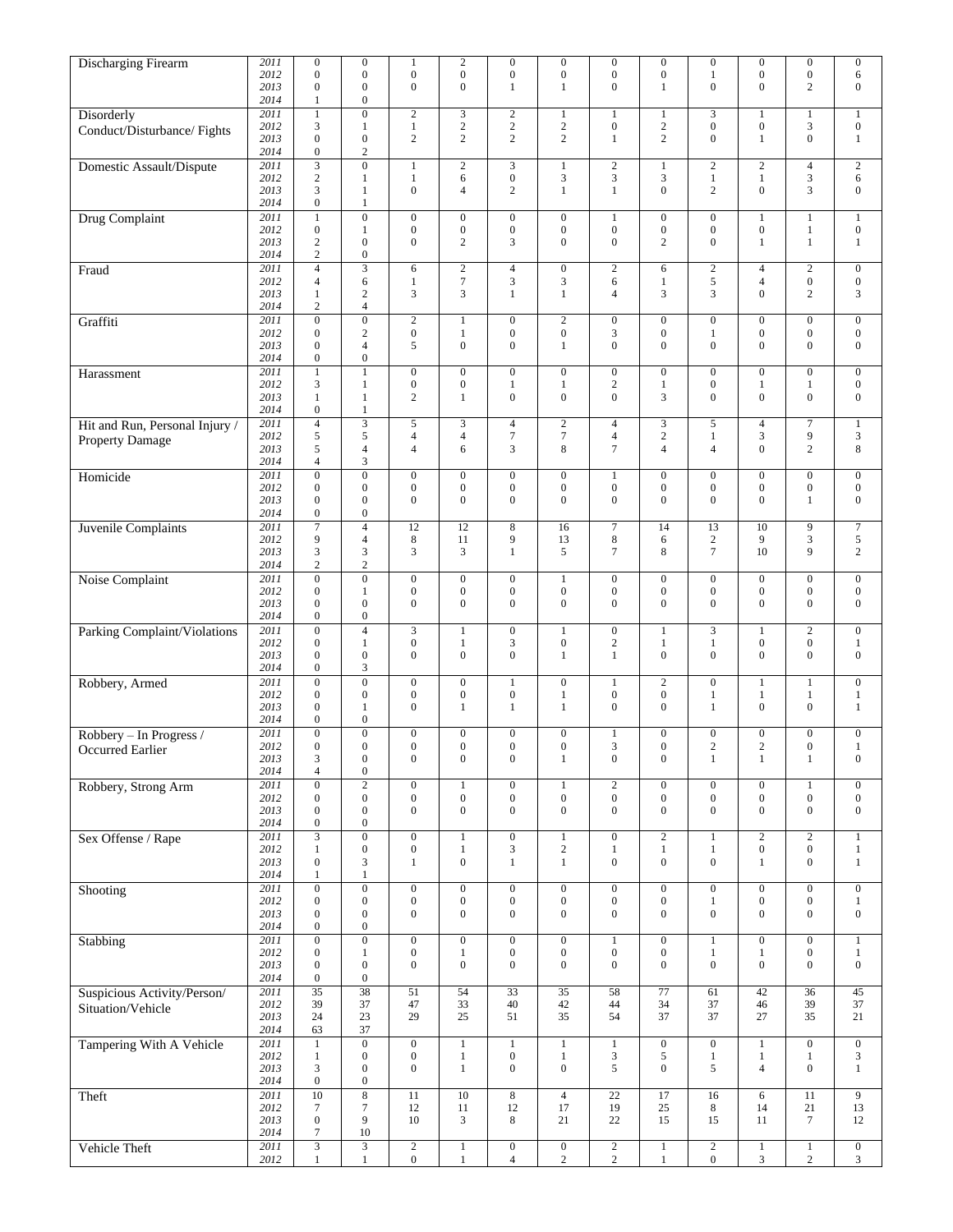|                            | 2013 |        |  |  |  |  |  |  |
|----------------------------|------|--------|--|--|--|--|--|--|
|                            | 2014 |        |  |  |  |  |  |  |
| Weapon Complaint/Violation | 2011 | $\sim$ |  |  |  |  |  |  |
|                            | 2012 |        |  |  |  |  |  |  |
|                            | 2013 |        |  |  |  |  |  |  |
|                            | 2014 |        |  |  |  |  |  |  |

| <b>ARRESTS</b>                                               |              | Jan                                  | Feb                                         | Mar                                  | Apr                                  | <b>May</b>                           | June                                 | July                                 | Aug                                | <b>Sept</b>                          | Oct                                | <b>Nov</b>                           | <b>Dec</b>                           |
|--------------------------------------------------------------|--------------|--------------------------------------|---------------------------------------------|--------------------------------------|--------------------------------------|--------------------------------------|--------------------------------------|--------------------------------------|------------------------------------|--------------------------------------|------------------------------------|--------------------------------------|--------------------------------------|
| Accident, PD/PI                                              | 2011         |                                      | $\boldsymbol{0}$                            |                                      | 3                                    |                                      | $\boldsymbol{0}$                     | $\boldsymbol{0}$                     | $\mathbf{0}$                       | $\boldsymbol{0}$                     | $\boldsymbol{0}$                   | $\boldsymbol{0}$                     | 1                                    |
|                                                              | 2012<br>2013 | $\boldsymbol{0}$<br>$\mathbf{0}$     | $\mathbf{1}$<br>$\mathbf{0}$                | $\mathbf{1}$<br>$\mathbf{0}$         | 1<br>$\mathbf{0}$                    | $\boldsymbol{0}$<br>$\mathbf{0}$     | $\boldsymbol{0}$<br>$\mathbf{1}$     | 1<br>$\mathbf{1}$                    | $\mathbf{1}$<br>$\mathbf{0}$       | $\boldsymbol{0}$<br>$\overline{0}$   | $\mathbf{1}$<br>$\mathbf{1}$       | 1<br>$\mathbf{0}$                    | $\mathbf{1}$<br>$\boldsymbol{0}$     |
|                                                              | 2014         | $\boldsymbol{0}$                     | $\mathbf{0}$                                |                                      |                                      |                                      |                                      |                                      |                                    |                                      |                                    |                                      |                                      |
| Assault                                                      | 2011<br>2012 | $\boldsymbol{0}$<br>$\boldsymbol{0}$ | $\overline{0}$<br>$\mathbf{0}$              | $\mathbf{0}$<br>$\boldsymbol{0}$     | $\boldsymbol{0}$<br>$\boldsymbol{0}$ | $\boldsymbol{0}$<br>$\boldsymbol{0}$ | $\boldsymbol{0}$<br>$\boldsymbol{0}$ | $\mathbf{0}$<br>$\mathbf{1}$         | $\mathbf{0}$<br>$\boldsymbol{0}$   | $\mathbf{1}$<br>$\boldsymbol{0}$     | $\boldsymbol{0}$<br>$\sqrt{2}$     | $\overline{0}$<br>$\mathbf{1}$       | $\boldsymbol{0}$<br>$\boldsymbol{0}$ |
|                                                              | 2013         | $\mathbf{0}$                         | $\mathbf{0}$                                | $\Omega$                             | $\mathbf{1}$                         | $\mathbf{1}$                         | $\mathbf{1}$                         | $\overline{0}$                       | 3                                  | $\overline{0}$                       | $\mathbf{1}$                       | $\mathbf{1}$                         | $\boldsymbol{0}$                     |
|                                                              | 2014         | $\mathbf{0}$                         | $\mathbf{1}$                                |                                      |                                      |                                      |                                      |                                      |                                    |                                      |                                    |                                      |                                      |
| Burglary                                                     | 2011<br>2012 | $\boldsymbol{0}$<br>$\mathbf{0}$     | $\boldsymbol{0}$<br>1                       | $\boldsymbol{0}$<br>$\boldsymbol{0}$ | $\boldsymbol{0}$<br>$\boldsymbol{0}$ | $\boldsymbol{0}$<br>$\boldsymbol{0}$ | $\mathbf{1}$<br>$\boldsymbol{0}$     | $\overline{0}$<br>$\mathbf{1}$       | $\boldsymbol{0}$<br>$\mathbf{0}$   | $\boldsymbol{0}$<br>$\boldsymbol{0}$ | $\mathbf{1}$<br>$\boldsymbol{0}$   | $\mathbf{1}$<br>1                    | $\boldsymbol{0}$<br>$\boldsymbol{0}$ |
|                                                              | 2013         | $\mathbf{0}$                         | $\mathbf{1}$                                | $\mathbf{0}$                         | $\boldsymbol{0}$                     | $\mathbf{1}$                         | $\mathbf{0}$                         | $\mathbf{0}$                         | $\boldsymbol{0}$                   | $\mathbf{0}$                         | $\mathbf{0}$                       | $\boldsymbol{0}$                     | $\boldsymbol{0}$                     |
| Destruction of Property                                      | 2014<br>2011 | $\mathbf{0}$<br>$\boldsymbol{0}$     | $\mathbf{0}$<br>$\boldsymbol{0}$            | $\boldsymbol{0}$                     | $\boldsymbol{0}$                     | $\mathbf{1}$                         | $\boldsymbol{0}$                     | $\overline{0}$                       | $\mathbf{0}$                       | $\mathbf{1}$                         | $\mathbf{1}$                       | $\boldsymbol{0}$                     | $\boldsymbol{0}$                     |
|                                                              | 2012         | $\mathbf{0}$                         | $\mathbf{0}$                                | $\boldsymbol{0}$                     | $\mathbf{1}$                         | $\mathbf{1}$                         | $\boldsymbol{0}$                     | $\boldsymbol{0}$                     | $\mathbf 0$                        | $\boldsymbol{0}$                     | $\boldsymbol{0}$                   | $\boldsymbol{0}$                     | $\boldsymbol{0}$                     |
|                                                              | 2013<br>2014 | $\mathbf{0}$<br>$\boldsymbol{0}$     | $\boldsymbol{0}$<br>$\mathbf{0}$            | $\mathbf{0}$                         | $\boldsymbol{0}$                     | $\mathbf{0}$                         | $\boldsymbol{0}$                     | $\mathbf{0}$                         | $\boldsymbol{0}$                   | $\mathbf{0}$                         | $\mathbf{0}$                       | $\mathbf{0}$                         | $\boldsymbol{0}$                     |
| <b>Disorderly Conduct</b>                                    | 2011         | $\mathbf{1}$                         | $\boldsymbol{0}$                            | $\boldsymbol{0}$                     | $\mathbf{1}$                         | $\mathbf{1}$                         | $\boldsymbol{0}$                     | $\overline{0}$                       | $\boldsymbol{0}$                   | $\boldsymbol{0}$                     | $\overline{2}$                     | $\boldsymbol{0}$                     | $\boldsymbol{0}$                     |
|                                                              | 2012         | 1                                    | 1                                           | $\mathbf{0}$                         | $\mathbf{1}$                         | $\mathbf{1}$                         | $\mathbf{1}$                         | $\boldsymbol{0}$                     | $\boldsymbol{0}$                   | $\boldsymbol{0}$                     | $\mathbf 0$                        | $\boldsymbol{2}$                     | $\boldsymbol{0}$                     |
|                                                              | 2013<br>2014 | $\mathbf{0}$<br>$\boldsymbol{0}$     | $\mathbf{0}$<br>$\mathbf{0}$                | $\mathbf{0}$                         | $\mathbf{0}$                         | $\mathbf{0}$                         | $\boldsymbol{0}$                     | $\mathbf{0}$                         | $\mathbf{1}$                       | $\mathbf{0}$                         | $\mathbf{0}$                       | $\boldsymbol{0}$                     | $\boldsymbol{0}$                     |
| Domestic Assault/Dispute                                     | 2011         | $\overline{2}$                       | $\overline{0}$                              | $\boldsymbol{0}$                     | $\overline{2}$                       | $\overline{\mathbf{3}}$              | $\overline{0}$                       | $\overline{0}$                       | $\mathbf{0}$                       | $\boldsymbol{0}$                     | $\mathbf{1}$                       | $\overline{2}$                       | $\overline{2}$                       |
|                                                              | 2012<br>2013 | $\mathbf{0}$<br>2                    | $\boldsymbol{0}$<br>$\mathbf{1}$            | $\mathbf{1}$<br>$\mathbf{0}$         | $\sqrt{2}$<br>$\mathbf{2}$           | $\boldsymbol{0}$<br>$\mathbf{0}$     | 3<br>$\mathbf{1}$                    | $\sqrt{2}$<br>$\overline{0}$         | $\mathbf{0}$<br>$\mathbf{0}$       | $\sqrt{2}$<br>2                      | $\boldsymbol{0}$<br>$\overline{0}$ | $\sqrt{2}$<br>$\boldsymbol{0}$       | 5<br>$\boldsymbol{0}$                |
|                                                              | 2014         | $\boldsymbol{0}$                     | 1                                           |                                      |                                      |                                      |                                      |                                      |                                    |                                      |                                    |                                      |                                      |
| Drug Complaint                                               | 2011         | $\mathbf{1}$                         | $\overline{0}$                              | $\boldsymbol{0}$                     | $\overline{0}$                       | $\overline{0}$                       | $\overline{0}$                       | $\mathbf{1}$                         | $\overline{0}$                     | $\overline{0}$                       | $\mathbf{1}$                       | 1                                    | $\overline{1}$                       |
|                                                              | 2012<br>2013 | $\mathbf{0}$<br>$\mathbf{0}$         | 1<br>$\mathbf{0}$                           | $\mathbf{0}$<br>$\mathbf{0}$         | $\boldsymbol{0}$<br>$\mathbf{1}$     | $\boldsymbol{0}$<br>3                | $\boldsymbol{0}$<br>$\mathbf{0}$     | $\mathbf{0}$<br>$\boldsymbol{0}$     | $\boldsymbol{0}$<br>$\mathbf{1}$   | $\mathbf{0}$<br>$\mathbf{0}$         | $\boldsymbol{0}$<br>$\mathbf{1}$   | $\mathbf{1}$<br>$\mathbf{1}$         | $\boldsymbol{0}$<br>$\mathbf{1}$     |
|                                                              | 2014         | 1                                    | $\boldsymbol{0}$                            |                                      |                                      |                                      |                                      |                                      |                                    |                                      |                                    |                                      |                                      |
| Hit and Run, Property Damage                                 | 2011<br>2012 | $\mathbf{0}$<br>$\mathbf{0}$         | $\overline{0}$<br>$\mathbf{0}$              | $\boldsymbol{0}$<br>$\mathbf{0}$     | $\overline{1}$<br>$\boldsymbol{0}$   | $\mathbf{0}$<br>$\mathbf{1}$         | $\overline{0}$<br>$\boldsymbol{0}$   | $\overline{0}$<br>$\boldsymbol{0}$   | $\overline{0}$<br>$\boldsymbol{0}$ | $\boldsymbol{0}$<br>$\boldsymbol{0}$ | $\overline{0}$<br>$\boldsymbol{0}$ | $\boldsymbol{0}$<br>$\mathbf{1}$     | $\overline{0}$<br>$\boldsymbol{0}$   |
|                                                              | 2013         | $\mathbf{0}$                         | $\mathbf{0}$                                | $\mathbf{0}$                         | $\boldsymbol{0}$                     | $\mathbf{0}$                         | $\boldsymbol{0}$                     | $\mathbf{0}$                         | $\mathbf{1}$                       | $\mathbf{0}$                         | $\mathbf{0}$                       | $\mathbf{0}$                         | $\mathbf{1}$                         |
|                                                              | 2014         | $\mathbf{0}$                         | $\boldsymbol{0}$                            |                                      |                                      |                                      |                                      |                                      |                                    |                                      |                                    |                                      |                                      |
| Homicide                                                     | 2011<br>2012 | $\overline{0}$<br>$\mathbf{0}$       | $\overline{0}$<br>$\boldsymbol{0}$          | $\boldsymbol{0}$<br>$\mathbf{0}$     | $\boldsymbol{0}$<br>$\boldsymbol{0}$ | $\mathbf{0}$<br>$\mathbf{0}$         | $\boldsymbol{0}$<br>$\boldsymbol{0}$ | $\overline{0}$<br>$\boldsymbol{0}$   | $\mathbf{0}$<br>$\mathbf{0}$       | $\boldsymbol{0}$<br>$\mathbf{0}$     | $\mathbf{0}$<br>$\boldsymbol{0}$   | $\boldsymbol{0}$<br>$\boldsymbol{0}$ | $\boldsymbol{0}$<br>$\boldsymbol{0}$ |
|                                                              | 2013         | $\mathbf{0}$                         | $\mathbf{0}$                                | $\mathbf{0}$                         | $\boldsymbol{0}$                     | $\mathbf{0}$                         | $\boldsymbol{0}$                     | $\mathbf{0}$                         | $\mathbf{0}$                       | $\mathbf{0}$                         | $\overline{0}$                     | $\boldsymbol{0}$                     | $\boldsymbol{0}$                     |
|                                                              | 2014<br>2011 | $\mathbf{0}$                         | $\boldsymbol{0}$<br>$\overline{\mathbf{3}}$ |                                      |                                      |                                      | $\overline{3}$                       |                                      |                                    |                                      | $\overline{0}$                     |                                      |                                      |
| Misc. (disturbance, fights,<br>disorderly conduct, juvenile, | 2012         | $\mathbf{1}$<br>$\mathbf{2}$         | $\boldsymbol{0}$                            | $\overline{3}$<br>$\boldsymbol{0}$   | $\mathfrak{Z}$                       | $\mathbf{1}$<br>$\mathbf{1}$         | $\sqrt{2}$                           | $\overline{0}$<br>$\boldsymbol{2}$   | $\mathbf{0}$<br>$\boldsymbol{0}$   | $\overline{3}$<br>$\mathfrak{Z}$     | $\mathfrak{Z}$                     | 1<br>$\mathbf{1}$                    | $\overline{5}$<br>$\,1$              |
| $etc.$ )                                                     | 2013         | 3                                    | $\mathfrak{2}$                              | $\mathbf{0}$                         | $\sqrt{2}$                           | $\overline{2}$                       | $\mathbf{1}$                         | $\mathbf{1}$                         | $\overline{0}$                     | $\Omega$                             | $\mathbf{1}$                       | $\overline{c}$                       | $\boldsymbol{0}$                     |
| Robbery                                                      | 2014<br>2011 | $\mathbf{0}$<br>$\mathbf{0}$         | $\mathbf{0}$<br>$\overline{2}$              | $\boldsymbol{0}$                     | $\boldsymbol{0}$                     | $\boldsymbol{0}$                     | $\mathbf{1}$                         | $\overline{0}$                       | $\mathbf{0}$                       | $\boldsymbol{0}$                     | $\boldsymbol{0}$                   | $\boldsymbol{0}$                     | $\boldsymbol{0}$                     |
|                                                              | 2012         | $\mathbf{0}$                         | $\mathbf{0}$                                | $\boldsymbol{0}$                     | $\boldsymbol{0}$                     | $\boldsymbol{0}$                     | $\boldsymbol{0}$                     | $\boldsymbol{0}$                     | $\mathbf{0}$                       | $\mathbf{1}$                         | $\boldsymbol{0}$                   | $\mathbf{1}$                         | $\boldsymbol{0}$                     |
|                                                              | 2013<br>2014 | 1<br>$\mathbf{0}$                    | $\mathbf{0}$<br>$\mathbf{0}$                | $\Omega$                             | $\mathbf{1}$                         | $\mathbf{0}$                         | $\overline{c}$                       | $\mathbf{0}$                         | $\mathbf{0}$                       | $\mathbf{0}$                         | $\theta$                           | $\boldsymbol{0}$                     | $\boldsymbol{0}$                     |
| Shooting                                                     | 2011         | $\boldsymbol{0}$                     | $\mathbf{0}$                                | $\boldsymbol{0}$                     | $\mathbf{0}$                         | $\boldsymbol{0}$                     | $\boldsymbol{0}$                     | $\overline{0}$                       | $\boldsymbol{0}$                   | $\boldsymbol{0}$                     | $\boldsymbol{0}$                   | $\boldsymbol{0}$                     | $\boldsymbol{0}$                     |
|                                                              | 2012         | $\mathbf{0}$                         | $\mathbf{0}$                                | $\boldsymbol{0}$                     | $\boldsymbol{0}$                     | $\mathbf{0}$                         | $\boldsymbol{0}$                     | $\boldsymbol{0}$                     | $\boldsymbol{0}$                   | $\boldsymbol{0}$                     | $\boldsymbol{0}$                   | $\boldsymbol{0}$                     | $\mathbf{1}$                         |
|                                                              | 2013<br>2014 | $\mathbf{0}$<br>$\mathbf{0}$         | $\boldsymbol{0}$<br>$\mathbf{0}$            | $\mathbf{0}$                         | $\boldsymbol{0}$                     | $\boldsymbol{0}$                     | $\mathbf{0}$                         | $\mathbf{0}$                         | $\mathbf{0}$                       | $\mathbf{0}$                         | $\mathbf{0}$                       | $\boldsymbol{0}$                     | $\boldsymbol{0}$                     |
| Stabbing                                                     | 2011         | $\boldsymbol{0}$                     | $\boldsymbol{0}$                            | $\boldsymbol{0}$                     | $\mathbf{0}$                         | $\mathbf{0}$                         | $\boldsymbol{0}$                     | $\mathbf{0}$                         | $\mathbf{0}$                       | $\mathbf{1}$                         | $\mathbf{0}$                       | $\overline{0}$                       | $\mathbf{1}$                         |
|                                                              | 2012<br>2013 | $\mathbf{0}$<br>$\mathbf{0}$         | $\boldsymbol{0}$<br>$\boldsymbol{0}$        | $\mathbf{0}$<br>$\mathbf{0}$         | $\boldsymbol{0}$<br>$\mathbf{0}$     | $\mathbf{0}$<br>$\mathbf{0}$         | $\boldsymbol{0}$<br>$\boldsymbol{0}$ | $\boldsymbol{0}$<br>$\boldsymbol{0}$ | $\mathbf{0}$<br>$\boldsymbol{0}$   | $\mathbf{1}$<br>$\mathbf{0}$         | $\mathbf{0}$<br>$\mathbf{0}$       | $\boldsymbol{0}$<br>$\mathbf{0}$     | $\mathbf{1}$<br>$\boldsymbol{0}$     |
|                                                              | 2014         | $\mathbf{0}$                         | $\mathbf{0}$                                |                                      |                                      |                                      |                                      |                                      |                                    |                                      |                                    |                                      |                                      |
| Suspicious Person                                            | 2011         | 2                                    | $\boldsymbol{0}$                            | $\boldsymbol{0}$                     | $\boldsymbol{0}$                     | $\boldsymbol{0}$                     | 4                                    | $\overline{4}$                       | 2                                  | $\overline{c}$                       | $\boldsymbol{0}$                   | $\bf{0}$                             | $\boldsymbol{0}$                     |
| /Situation/Vehicle                                           | 2012<br>2013 | $\mathbf{1}$<br>$\boldsymbol{0}$     | 3<br>$\mathbf{0}$                           | $\mathbf{1}$<br>$\boldsymbol{0}$     | $\sqrt{2}$<br>$\overline{2}$         | $\mathbf{1}$<br>$\mathbf{1}$         | $\overline{4}$<br>$\boldsymbol{0}$   | $\sqrt{2}$<br>$\overline{c}$         | $\overline{4}$<br>$\mathbf{0}$     | $\mathbf{1}$<br>$\overline{2}$       | $\mathbf{1}$<br>$\mathbf{0}$       | $\sqrt{2}$<br>$\mathbf{1}$           | $\mathbf{1}$<br>$\boldsymbol{0}$     |
|                                                              | 2014         | $\mathfrak{Z}$                       | $\overline{c}$                              |                                      |                                      |                                      |                                      |                                      |                                    |                                      |                                    |                                      |                                      |
| Theft                                                        | 2011<br>2012 | $\mathbf{1}$<br>$\boldsymbol{0}$     | $\overline{0}$<br>$\mathbf{1}$              | $\overline{0}$<br>$\boldsymbol{0}$   | $\mathbf{1}$<br>$\boldsymbol{0}$     | $\mathbf{1}$                         | $\overline{0}$<br>$\boldsymbol{0}$   | $\overline{0}$<br>$\boldsymbol{0}$   | $\overline{0}$<br>$1\,$            | $\overline{0}$<br>$\boldsymbol{0}$   | 6<br>$\boldsymbol{0}$              | $\overline{0}$                       | $\overline{2}$<br>$\boldsymbol{0}$   |
|                                                              | 2013         | $\boldsymbol{0}$                     | $\boldsymbol{0}$                            | $\mathbf{1}$                         | $\boldsymbol{0}$                     | $\mathbf{1}$<br>$\mathbf{0}$         | $1\,$                                | $\overline{0}$                       | $\mathbf{0}$                       | 3                                    | $\overline{c}$                     | $\mathbf{1}$<br>$\boldsymbol{0}$     | $\boldsymbol{0}$                     |
|                                                              | 2014         | 1                                    | $\boldsymbol{0}$                            |                                      |                                      |                                      |                                      |                                      |                                    |                                      |                                    |                                      |                                      |
| Traffic                                                      | 2011<br>2012 | 9<br>10                              | $\overline{\mathbf{3}}$<br>$\tau$           | 11<br>$\overline{4}$                 | 11<br>5                              | $\overline{9}$<br>5                  | $\sqrt{3}$<br>$\sqrt{2}$             | $\overline{9}$<br>6                  | 11<br>$\tau$                       | $\frac{9}{2}$                        | $\boldsymbol{0}$<br>$\,$ 8 $\,$    | $\sqrt{5}$<br>5                      | $\boldsymbol{7}$<br>$\bf 8$          |
|                                                              | 2013         | $\tau$                               | 6                                           | $\,8\,$                              | $\sqrt{5}$                           | $\overline{2}$                       | $\overline{3}$                       | 5                                    | $\overline{4}$                     | 6                                    | 5                                  | $\tau$                               | 5                                    |
|                                                              | 2014<br>2011 | 11<br>$\boldsymbol{0}$               | 12<br>$\overline{0}$                        | $\mathbf{1}$                         | $\mathbf{1}$                         | $\boldsymbol{0}$                     | $\boldsymbol{0}$                     | $\overline{0}$                       | $\boldsymbol{0}$                   | $\overline{0}$                       | $\overline{0}$                     | $\overline{0}$                       | $\boldsymbol{0}$                     |
| Trespass                                                     | 2012         | $\boldsymbol{0}$                     | $\overline{0}$                              | $\boldsymbol{0}$                     | $1\,$                                | $\boldsymbol{0}$                     | $\boldsymbol{0}$                     | $\boldsymbol{0}$                     | $\boldsymbol{0}$                   | $\boldsymbol{0}$                     | $\boldsymbol{0}$                   | $\boldsymbol{0}$                     | $\boldsymbol{0}$                     |
|                                                              | 2013         | $\boldsymbol{0}$                     | $\boldsymbol{0}$                            | $\mathbf{0}$                         | $\boldsymbol{0}$                     | $\overline{0}$                       | $\boldsymbol{0}$                     | $\overline{0}$                       | $\mathbf{0}$                       | $\overline{0}$                       | $\mathbf{0}$                       | 1                                    | $\mathbf{1}$                         |
| <b>Welfare Check</b>                                         | 2014<br>2011 | $\boldsymbol{0}$<br>$\boldsymbol{0}$ | $\mathbf{0}$<br>$\boldsymbol{0}$            | $\mathbf{1}$                         | $\boldsymbol{0}$                     | $\boldsymbol{0}$                     | $\boldsymbol{0}$                     | $\boldsymbol{0}$                     | $\boldsymbol{0}$                   | $\boldsymbol{0}$                     | $\boldsymbol{0}$                   | $\boldsymbol{0}$                     | $\boldsymbol{0}$                     |
|                                                              | 2012         | $\boldsymbol{0}$                     | $\boldsymbol{0}$                            | $\boldsymbol{0}$                     | $\boldsymbol{0}$                     | $\boldsymbol{0}$                     | $\boldsymbol{0}$                     | $\boldsymbol{0}$                     | $\boldsymbol{0}$                   | $\boldsymbol{0}$                     | $\boldsymbol{0}$                   | $\boldsymbol{0}$                     | $\boldsymbol{0}$                     |
|                                                              | 2013<br>2014 | $\boldsymbol{0}$<br>$\boldsymbol{0}$ | $\mathbf{0}$<br>$\mathbf{0}$                | $\boldsymbol{0}$                     | $\boldsymbol{0}$                     | $\mathbf{0}$                         | $\mathbf{0}$                         | $\boldsymbol{0}$                     | $\mathbf{0}$                       | $\mathbf{0}$                         | $\mathbf{0}$                       | $\overline{0}$                       | $\boldsymbol{0}$                     |
| Weapon Complaint                                             | 2011         | $\boldsymbol{0}$                     | $\overline{0}$                              | $\boldsymbol{0}$                     | $\overline{0}$                       | $\boldsymbol{0}$                     | $\overline{0}$                       | $\overline{0}$                       | $\boldsymbol{0}$                   | $\mathbf{1}$                         | $\overline{0}$                     | $\overline{0}$                       | $\boldsymbol{0}$                     |
|                                                              | 2012         | $\boldsymbol{0}$                     | $\boldsymbol{0}$                            | $\boldsymbol{0}$                     | $\mathbf{1}$                         | $\boldsymbol{0}$                     | $\boldsymbol{0}$                     | $\boldsymbol{0}$                     | $\boldsymbol{0}$                   | $\boldsymbol{0}$                     | $\mathbf{1}$                       | $\boldsymbol{0}$                     | $\boldsymbol{0}$                     |
|                                                              | 2013<br>2014 | $\mathbf{0}$<br>$\boldsymbol{0}$     | $\mathbf{1}$<br>$\mathbf{0}$                | $\boldsymbol{0}$                     | $\boldsymbol{0}$                     | $\mathbf{0}$                         | $\boldsymbol{0}$                     | $\mathbf{0}$                         | $\boldsymbol{0}$                   | $\mathbf{0}$                         | $\mathbf{0}$                       | $\boldsymbol{0}$                     | $\boldsymbol{0}$                     |
| <b>TOTAL</b>                                                 | 2011         | 18                                   | $\bf 8$                                     | 17                                   | $\overline{23}$                      | 17                                   | $\overline{9}$                       | 14                                   | 13                                 | 18                                   | 12                                 | 10                                   | 19                                   |